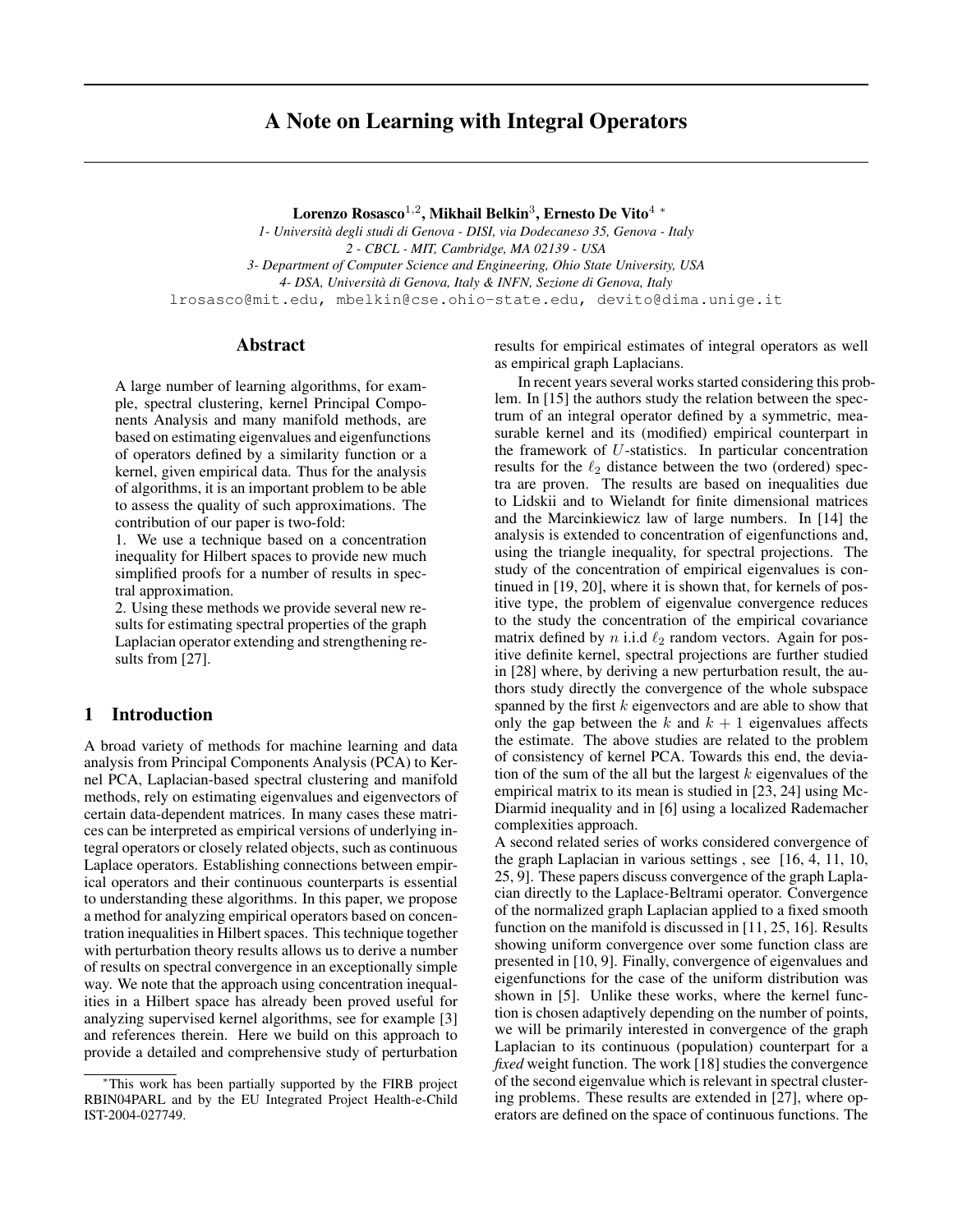analysis is performed in the context of perturbation theory in Banach spaces and bounds on individual eigenfunctions are derived. The problem of out-of-sample extension is considered via a Nyström approximation argument. Working in Banach spaces the authors have only mild requirements for the weight function defining the graph Laplacian, at the price of having to do fairly complicated analysis.

Our contribution is twofold. In the first part of the paper, we assume that the kernel  $K$  is symmetric and positive definite. We start by considering the problem of out-of-sample extension of the kernel matrix and discuss a singular value decomposition perspective on Nyström-like extensions. More precisely, we show that a finite rank (extension) operator acting on the reproducing kernel Hilbert space  $H$  defined by  $K$  can be naturally associated with the empirical kernel matrix: the two operators have same eigenvalues and related eigenvectors/eigenfunctions. The kernel matrix and its extension can be seen as compositions of suitable restriction and extension operators that are explicitly defined by the kernel. A similar result holds true for the asymptotic integral operator, whose restriction to  $H$  is a Hilbert-Schmidt operator. We can use concentration inequalities for operator valued random variables and perturbation results to derive concentration results for eigenvalues (taking into account the multiplicity), as well as for the sums of eigenvalues. Moreover, using a perturbation result for spectral projections, we derive finite sample bounds for the deviation between the spectral projection associated with the  $k$  largest eigenvalues. We recover several known results with simplified proofs, and derive new results. In the second part of the paper, we study the convergence of the asymmetric normalized graph Laplacian to its continuous counterpart. To this aim we consider a fixed positive symmetric weight function satisfying some smoothness conditions. These assumptions allows us to introduce a suitable intermediate reproducing kernel Hilbert space  $H$ , which is, in fact, a Sobolev Space. We describe explicitly restriction and extension operators and introduce a finite rank operator with spectral properties related to those of the graph Laplacian. Again we consider the law of large numbers for operator-valued random variables to derive concentration results for empirical operators. We study behavior of eigenvalues as well as the deviation of the corresponding spectral projections with respect to the Hilbert-Schmidt norm. To obtain explicit estimates for spectral projections we generalize the perturbation result in [28] to deal with non-selfadjoint operators. From a technical point the main difficulty in studying the asymmetric graph Laplacian is that we no longer assume the weight function to be positive definite so that there is no longer a natural RKH space associated with it. In this case we have to deal with non-self-adjoint operators and the functional analysis becomes more involved. Comparing to [27], we note that the RKH space  $H$  replaces the Banach space of continuous functions. Assuming some regularity assumption on the weight functions we can exploit the Hilbert space structure to obtain more explicit results. Among other things, we derive explicit convergence rates for a large class of weight functions. Finally we note that for the case of positive definite weight function results similar to those presented here have been independently derived in the preprint [26].

The plan of the paper follows. We start by introducing the necessary mathematical objects in Section 2. In Section 3, we study integral operators defined by reproducing kernel. In Section 4, we apply our methods to study the asymmetric graph Laplacian defined by a positive weight function.

# 2 Notation and preliminaries.

In this section we will discuss various preliminary results necessary for the further development.

Operator theory. We first recall some basic notions in operator theory (see, e.g. [17]). In the following we let  $A$ :  $H \rightarrow H$  be a (linear) bounded operator, where H is a complex Hilbert space with scalar product (norm)  $\langle \cdot, \cdot \rangle$  ( $\|\cdot\|$ ) and  $(e_j)_{j\geq1}$  a Hilbert basis in H. We often use the notation  $j\geq1$ to denote a sequence or a sum from 1 to  $p$  where  $p$  can be infinite. The set of bounded operators on  $H$  is a Banach space with respect to the operator norm  $||A|| = \sup_{||f||=1}||Af||$ . If A is a bounded operator, we let  $A^*$  be its adjoint, which is a bounded operator with  $||A^*|| = ||A||$ .

A bounded operator A is Hilbert-Schmidt if  $\sum_{j\geq 1} ||Ae_j||^2 <$  $\infty$  for some (any) Hilbert basis  $(e_j)_{j\geq 1}$ . The space of Hilbert-Schmidt operators is also a Hilbert space (a fact which will be a key in our development) endowed with the scalar product  $\langle A, B \rangle_{HS} = \sum_j \langle A e_j, B e_j \rangle$  and we denote by  $\|\cdot\|_{HS}$ the corresponding norm. In particular, Hilbert-Schmidt operators are compact.

A closely related notion is that of a *trace class* operator. We say that a bounded operator  $A$  is trace class, if  $\sum_{j\geq 1} \left\langle \sqrt{A^*A}e_j, e_j \right\rangle < \infty$  for some (any) Hilbert basis  $(e_j)_{j\geq1}$  (where  $\sqrt{A^*A}$  is the square root of the positive operator A<sup>∗</sup>A defined by spectral theorem [17]). In particular,  $\text{Tr}(A) = \sum_{j\geq 1} \langle Ae_j, e_j \rangle < \infty$  and  $\text{Tr}(A)$  is called the trace of  $A$ . The space of trace class operators is a Banach space or A. The space of trace class operators is a Banach space<br>endowed with the norm  $||A||_{TC} = \text{Tr}(\sqrt{A^*A})$ . Trace class operators are also Hilbert Schmidt (hence compact). The following inequalities relate the different operator norms:

$$
||A|| \le ||A||_{HS} \le ||A||_{TC}.
$$

It can also be shown that for any Hilbert-Schmidt operator A and bounded operator  $B$  we have

$$
||AB||_{HS} \le ||A||_{HS}||B||,
$$
  
\n
$$
||BA||_{HS} \le ||B|| ||A||_{HS}.
$$
 (1)

Spectral Theory for Compact Operators. Recall that the spectrum of a matrix  $K$  can be defined as the set of eigenvalues  $\lambda \in \mathbb{C}$ , s.t.  $\det(K - \lambda I) = 0$ , or, equivalently, such that  $\lambda I - K$  does not have a (bounded) inverse. This definition can be generalized to operators. Let  $A : \mathcal{H} \to \mathcal{H}$  be a bounded operator, we say that  $\lambda \in \mathbb{C}$  belongs to the spectrum  $\sigma(A)$ , if  $(A - \lambda I)$  does not have a bounded inverse. For any  $\lambda \notin \sigma(A)$ ,  $R(\lambda) = (A - \lambda I)^{-1}$  is the *resolvent operator*, which is by definition a bounded operator. It can be shown (e.g., [12]) that if A is a compact operator, then  $\sigma(A) \setminus \{0\}$  consists of a countable family of isolated points with finite multiplicity  $|\lambda_1| \geq |\lambda_2| \geq \cdots$  and either  $\sigma(A)$  is finite or  $\lim_{n\to\infty}\lambda_n=0$ . If the operator A is self-adjoint  $(A = A^*$ , analogous to a symmetric matrix in the finitedimensional case), the eigenvalues are real. Each eigenvalue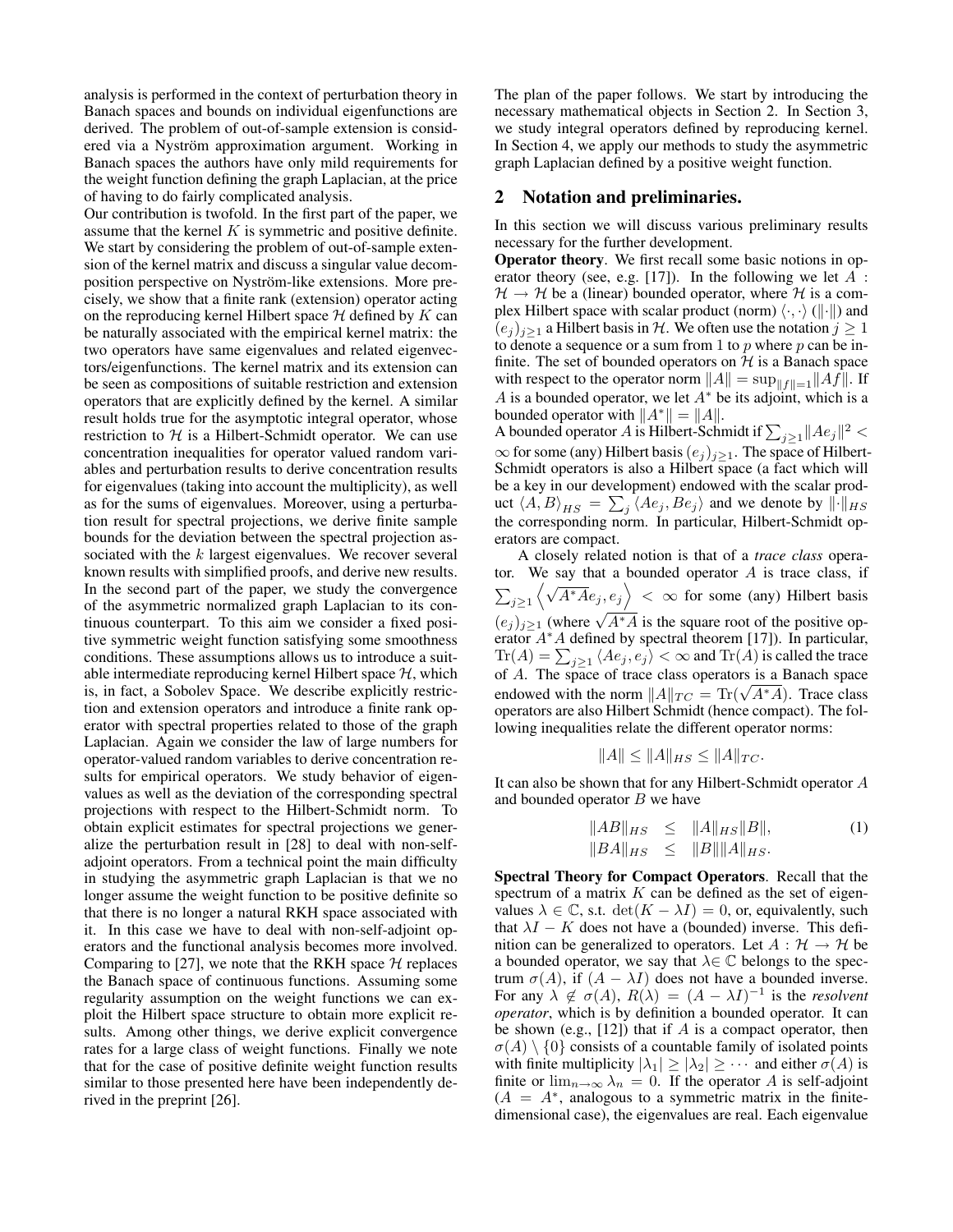λ has an associated *eigenspace* which is the span of the associated eigenvectors. The corresponding *projection operator*  $P_{\lambda}$  is defined as the projection onto the span of eigenvectors associated with  $\lambda$ . It can be shown that a self-adjoint compact operator A can be decomposed as follows:

$$
A = \sum_{i=1}^{\infty} \lambda_i P_{\lambda_i},
$$

the key result known as the *Spectral Theorem*. Moreover, it can be shown that the projection  $P_{\lambda}$  can be written explicitly in terms of the resolvent operator. Specifically, we have the following remarkable equality:

$$
P_{\lambda} = \frac{1}{2\pi i} \int_{\Gamma \subset \mathbb{C}} (\gamma I - A)^{-1} d\gamma,
$$

where the integral can be taken over any closed simple rectifiable curve  $\Gamma \subset \mathbb{C}$  (with positive direction) containing  $\lambda$ and no other eigenvalue. We note that while an integral of an operator-valued function may seem unfamiliar, it is defined along the same lines as an integral of an ordinary realvalued function. Despite the initial technicality, the above equation allows for far simpler analysis of eigenprojections than other seemingly more direct methods. This analysis can be extended to operators, which are not self-adjoint, to obtain a decomposition parallel to the Jordan canonical form for matrices. In the case of non-self-adjoint operators the projections are to *generalized eigenspaces* associated with an eigenvalue.

Reproducing Kernel Hilbert Space. Let  $X$  be a subset of  $\mathbb{R}^d$ . An Hilbert space H of functions  $f : X \to \mathbb{C}$ such that all the evaluation functionals are bounded, that is  $f(x) \leq C_x ||f||$  for some constant  $C_x$ , is called a *Reproducing Kernel Hilbert space*. It can be shown that there is a unique conjugate symmetric, positive definite kernel function  $K: X \times X \to \mathbb{C}$ , called *reproducing kernel*, associated with  $H$  and the following reproducing property holds

$$
f(x) = \langle f, K_x \rangle, \tag{2}
$$

where  $K_x := K(\cdot, x)$ . It is also well known [2] that each given reproducing kernel  $K$  uniquely defines a reproducing kernel Hilbert space  $\mathcal{H} = \mathcal{H}_K$ . We denote the scalar product and norm in H with  $\langle \cdot, \cdot \rangle$  and  $\|\cdot\|$ , respectively. We will assume that the kernel is continuous and bounded<sup>1</sup>.

Remark 1 *To use the nice results of spectral theory, it is convenient to work with complex numbers, but one can see that in the following we always have to deal with (possibly non self-adjoint) operators where all the eigenvalues are reals and the eigenfunctions real valued.*

Concentration Inequalities in Hilbert spaces. We recall that if  $\xi_1, \ldots, \xi_n$  are independent (real-valued) random variables with zero mean and such that  $|\xi_i| \leq C$ ,  $i =$ 1, . . . , *n*, then Hoeffding inequality ensures that  $\forall \varepsilon > 0$ ,

$$
\mathbf{P}\left[\left|\frac{1}{n}\sum_{i}\xi_{i}\right| \geq \varepsilon\right] \leq 2e^{-\frac{n\varepsilon^{2}}{2C^{2}}}.
$$

If we set  $\tau = \frac{n \varepsilon^2}{2C^2}$  then we can express the above inequality saying that with probability at least (with confidence)  $1 2e^{-\tau}$ ,  $\begin{array}{ccc} \begin{array}{ccc} \end{array} \\ \begin{array}{ccc} \end{array} \end{array}$ √

$$
\left|\frac{1}{n}\sum_{i}\xi_{i}\right| \leq \frac{C\sqrt{2\tau}}{\sqrt{n}}.\tag{3}
$$

Similarly if  $\xi_1, \ldots, \xi_n$  are zero mean independent random variables with values in a separable Hilbert space and such that  $\|\xi_i\| \leq C$ ,  $i = 1, \ldots, n$ , then the same inequality holds with the absolute value replaced by the norm in the Hilbert space, that is, the following bound

$$
\left\| \frac{1}{n} \sum_{i} \xi_{i} \right\| \leq \frac{C\sqrt{2\tau}}{\sqrt{n}} \tag{4}
$$

holds true with probability at least  $1 - 2e^{-\tau}$  [21].

# 3 Integral Operators defined by a Reproducing Kernel

Let the set  $X \subset \mathbb{R}^d$  and the reproducing kernel K as above. We endow X with a probability measure  $\rho$ , we let  $L^2(X, \rho)$ be the space of square integrable functions with norm  $||f||_{\rho}^2 =$  $\langle f, f \rangle_{\rho} = \int_X |f(x)|^2 d\rho(x)$ . If

$$
\sup_{x \in X} K(x, x) \le \kappa^2,\tag{5}
$$

we define  $L_K: L^2(X,\rho) \to L^2(X,\rho)$  to be the corresponding integral operator given by

$$
L_K f(x) = \int_X K(x, s) f(s) d\rho(s).
$$
 (6)

Suppose we are now given a set of points  $\mathbf{x} = (x_1, \dots, x_n)$ sampled i.i.d. according to  $\rho$ . Many problems in statistical data analysis and machine learning deal with the empirical kernel  $n \times n$ -matrix **K** given by  $\mathbf{K}_{ij} = \frac{1}{n}K(x_i, x_j)$ . The question we want to discuss is to which extent we can use the kernel matrix  $K$  (and the corresponding eigenvalues, eigenvectors) to estimate  $L_K$  (and the corresponding eigenvalues, eigenfunctions). Answering this question is important as it guarantees that the computable empirical proxy is sufficiently close to the ideal infinite sample limit.

The first difficulty in relating  $L_K$  and  $\bf{K}$  is that they operate on different spaces. By default,  $L_K$  is an operator on  $L^2(X, \rho)$ , while **K** is a finite dimensional matrix. To overcome this difficulty we let  $H$  be the RKH space associated with K and define the operators  $T_K, T_{K,n} : \mathcal{H} \to \mathcal{H}$  given by,

$$
T_K = \int_X \langle \cdot, K_x \rangle K_x d\rho(x), \tag{7}
$$

$$
T_{K,n} = \frac{1}{n} \sum_{i=1}^{n} \langle \cdot, K_{x_i} \rangle K_{x_i}.
$$
 (8)

Note that  $T_K$  is the integral operator with kernel K with range and domain H rather than in  $L^2(X, \rho)$ . The reason for writing it in this seemingly complicated form is to make the parallel with (8) clear. To justify the "extension operator" in (8), consider the natural "restriction/sampling operator",  $R_n$ :  $\mathcal{H} \to \mathbb{C}^n$ ,  $R_n(f) = (f(x_1), \ldots, f(x_n))$ . It is not

<sup>&</sup>lt;sup>1</sup>This implies that the elements of  $H$  are bounded continuous functions, the space  $H$  is separable and is compactly embedded in  $C(X)$ , with the compact-open topology, [2]. The assumption about continuity is not strictly necessary, but it will simplify some technical part.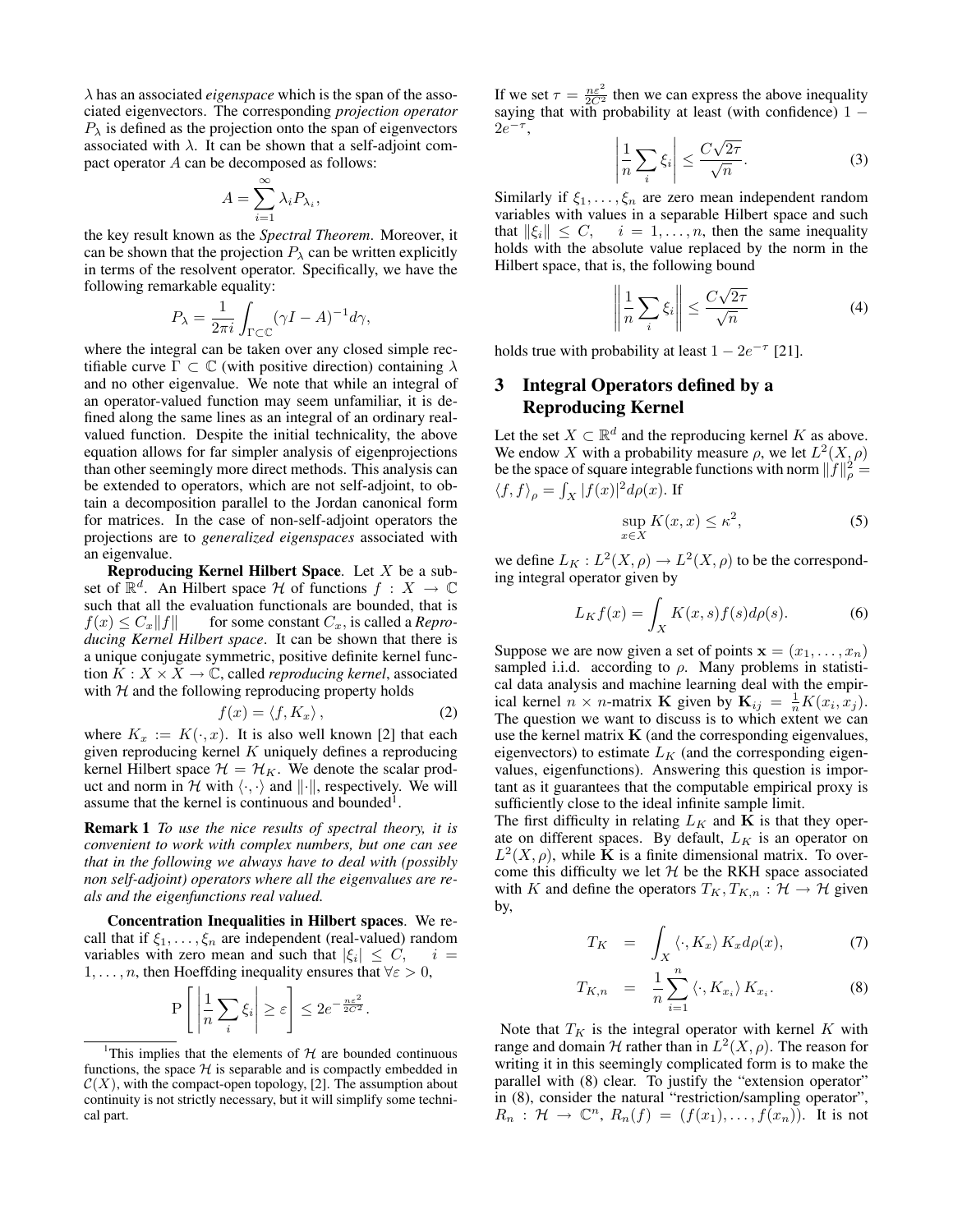hard to check that the adjoint operator  $R_n^*: \mathbb{C}^n \to \mathcal{H}$  can be written as  $R_n^*(y_1, \ldots, y_n)(\cdot) = \frac{1}{n} \sum y_i K(\cdot, x_i)$ . Indeed, we see that

$$
\langle R_n^*(y_1,\ldots,y_n),f\rangle_{\mathcal{H}} = \langle (y_1,\ldots,y_n),R_n(f),\rangle_{\mathbb{C}^n}
$$
  
= 
$$
\frac{1}{n}\sum y_i\overline{f(x_i)} = \frac{1}{n}\sum y_i\langle K(\cdot,x_i),f\rangle_{\mathcal{H}},
$$

where  $\mathbb{C}^n$  is endowed with  $1/n$  times the canonical scalar product. Thus, we observe that  $T_{K,n} = R_n^* \circ R_n$  is the composition of the restriction operator and its adjoint. On the other hand for the operator  $\mathbf{\dot{K}}$  on  $\mathbb{C}^n$  we have that  $\mathbf{K} =$  $R_n R_n^*$ . Similarly, if  $R_H$  denotes the inclusion  $\mathcal{H} \hookrightarrow L^2(X,\rho)$ ,  $T_K = R_{\mathcal{H}}^* R_{\mathcal{H}}$  and  $L_K = R_{\mathcal{H}} R_{\mathcal{H}}^*$ .

In the next subsection, we discuss a parallel with the Singular Value Decomposition for matrices and show that  $T_K$ and  $L_K$  have the same eigenvalues (possibly, up to some zero eigenvalues) and the corresponding eigenfunctions are closely related. A similar relation holds for  $T_{K,n}$  and **K**. Thus to establish a connections between the spectral properties of  $K/n$  and  $L_K$ , it is sufficient to bound the difference  $T_K - T_{K,n}$ , which is done in the following theorem [8].

**Theorem 1** *The operators*  $T_K$  *and*  $T_{K,n}$  *are Hilbert-Schmidt.* Under the above assumption with confidence  $1 - 2e^{-\tau}$ 

$$
||T_K - T_{K,n}||_{HS} \le \frac{2\sqrt{2}\kappa^2\sqrt{\tau}}{\sqrt{n}}.
$$

**Proof:** We introduce a sequence  $(\xi_i)_{i=1}^n$  of random variables in the space of Hilbert-Schmidt operators  $HS(\mathcal{H})$  by  $\xi_i =$  $\langle K_{x_i}, \cdot \rangle K_{x_i} - T_K$ . From (7) follows that  $E(\xi_i) = 0$ . By a direct computation we have that  $\|\langle \cdot, K_x \rangle K_x\|_{HS}^2 = \|K_x\|^4 \le$  $\kappa^4$ . Hence, using (7),  $||T_K||_{HS} \leq \kappa^2$  and  $||\xi_i||_{HS} \leq 2\kappa^2$  $i =$  $1, \ldots, n$ . From inequality (4) we have with probability  $1 2e^{-\tau}$ 

$$
\|\frac{1}{n}\sum_{i}\xi_{i}\|_{HS} = \|T_{K} - T_{K,n}\|_{HS} \le \frac{2\sqrt{2}\kappa^{2}\sqrt{\tau}}{\sqrt{n}},
$$

П

which establishes the result.

As an immediate corollary of Theorem 1 we obtain several concentration results for eigenvalues and eigenfunctions discussed in subsection 3.2. However, before doing that we provide an interpretation of the Nyström extension based on SVD and needed to properly compare to relate empirical operators and their mean.

#### 3.1 Extension operators

We will now briefly revisit the Nystorm extension and clarify some connections to the Singular Value Decomposition (SVD) for operators. Recall that applying SVD to a  $m \times p$ matrix A produces a *singular system* consisting of singular (strictly positive) values  $(\sigma_j)_{j=1}^k$ , and vectors  $(u_j)_{j=1}^m \in \mathbb{C}^m$ and  $(v_j)_{j=1}^p \in \mathbb{C}^p$  (where k is the rank of A) such that they form orthonormal basis of  $\mathbb{C}^m$  and  $\mathbb{C}^p$  respectively and such that

$$
\begin{cases} A^* A u_j = \sigma_j u_j & j = 1, \dots k \\ A^* A u_j = 0 & j = k + 1, \dots, m \\ A A^* v_j = \sigma_j v_j & j = 1, \dots k \\ A^* A u_j = 0 & j = k + 1, \dots, p. \end{cases}
$$

It is not hard to see that the matrix  $A$  can be written as  $A = U\Sigma V$ , where U and V are matrices obtained by "stacking" *u*'s and *v*'s, and  $\Sigma$  is a  $m \times p$  matrix having the singular values  $\sigma_i$  on the first k-entries on the diagonal (and zero outvalues  $\sigma_i$  of the first *k*-churcs on the diagonal (and zero out-<br>side), so that  $Au_i = \sqrt{\sigma_j} v_j$  and  $A^* v_j = \sqrt{\sigma_j} u_j$ , which is the formulation we will use in this paper. The same formalism applies more generally to operators and allows us to connect the spectral properties of  $L_K$  and  $T_K$  as well as the matrix K and the operator  $T_{K,n}$ . The basic idea is that each of these pairs (as shown in the previous subsection) corresponds to a singular system and thus share eigenvalues (up to some zero eigenvalues) and have eigenvectors related by a simple equation. Indeed the following result can obtained considering the SVD decomposition associated with  $R<sub>H</sub>$  (and proposition 3 considering the SVD decomposition associated with  $R_n$ ). The proof of the following proposition can be deduced from the results in [8] .

### Proposition 2 *The following facts hold true.*

- *1. The operators*  $L_K$  *and*  $T_K$  *are positive, self-adjoint and trace class. In particular both*  $\sigma(L_K)$  *and*  $\sigma(T_K)$  *are contained in*  $[0, \kappa^2]$ *.*
- *2. The spectra of*  $L_K$  *and*  $T_K$  *are the same, possibly up to the zero, moreover if*  $\sigma$  *is a nonzero eigenvalue and*  $u, v$ associated eigenfunctions of  $L_K$  and  $T_K$  (normalized to norm 1 in  $\overline{L}^2(X,\rho)$  and  $\mathcal{H}$ ) respectively, then

$$
u(x) = \frac{1}{\sqrt{\sigma_j}} v(x) \quad \text{for } \rho\text{-almost all } x \in X
$$

$$
v(\cdot) = \frac{1}{\sqrt{\sigma_j}} \int_X K(\cdot, x) u(x) d\rho(x)
$$

*3. Also for all*  $g \in L^2(X, \rho)$  *and*  $f \in H$  *the following decompositions hold:*

$$
L_K g = \sum_{j\geq 1} \sigma_j \langle g, u_j \rangle_\rho u_j
$$
  

$$
T_K f = \sum_{j\geq 1} \sigma_j \langle f, v_j \rangle v_j
$$

*the eigenfunctions*  $(u_i)_{i\geq 1}$  *of*  $L_K$  *form an orthonormal*  $\emph{basis of} \rm{ker} \, L_K^{\perp}$  and the eigenfunctions  $(v_j)_{j\geq 1}$  of  $T_K$ for an orthonormal basis on  $ker(T_K)^\perp$ .

Note that the RKHS  $H$  does not depend on the measure  $\rho$ . If the support of the measure  $\rho$  is only a subset of X (e.g., a finite set of points or a submanifold), then functions in  $L^2(X, \rho)$  are only defined on the support of  $\rho$  whereas function in  $H$  are defined on the whole space X. The eigenfunctions of  $L_K$  and  $T_K$  coincide (up-to a scaling factor) on the support of the measure, and v is an *extension* of u outside of the support of  $\rho$ . Moreover, the extension/restriction operations preserve both the normalization and orthogonality of the eigenfunctions. An analogous result relates the matrix  $\bf{K}$ and the operator  $T_{K,n}$ .

#### Proposition 3 *The following facts hold:*

*1. The finite rank operator*  $T_{K,n}$  *is Hilbert-Schmidt and the matrix* K *are positive, self-adjoint. In particular the spectrum*  $\sigma(T_{K,n})$  *has only finitely many nonzero elements and is contained in*  $[0, \kappa^2]$ *.*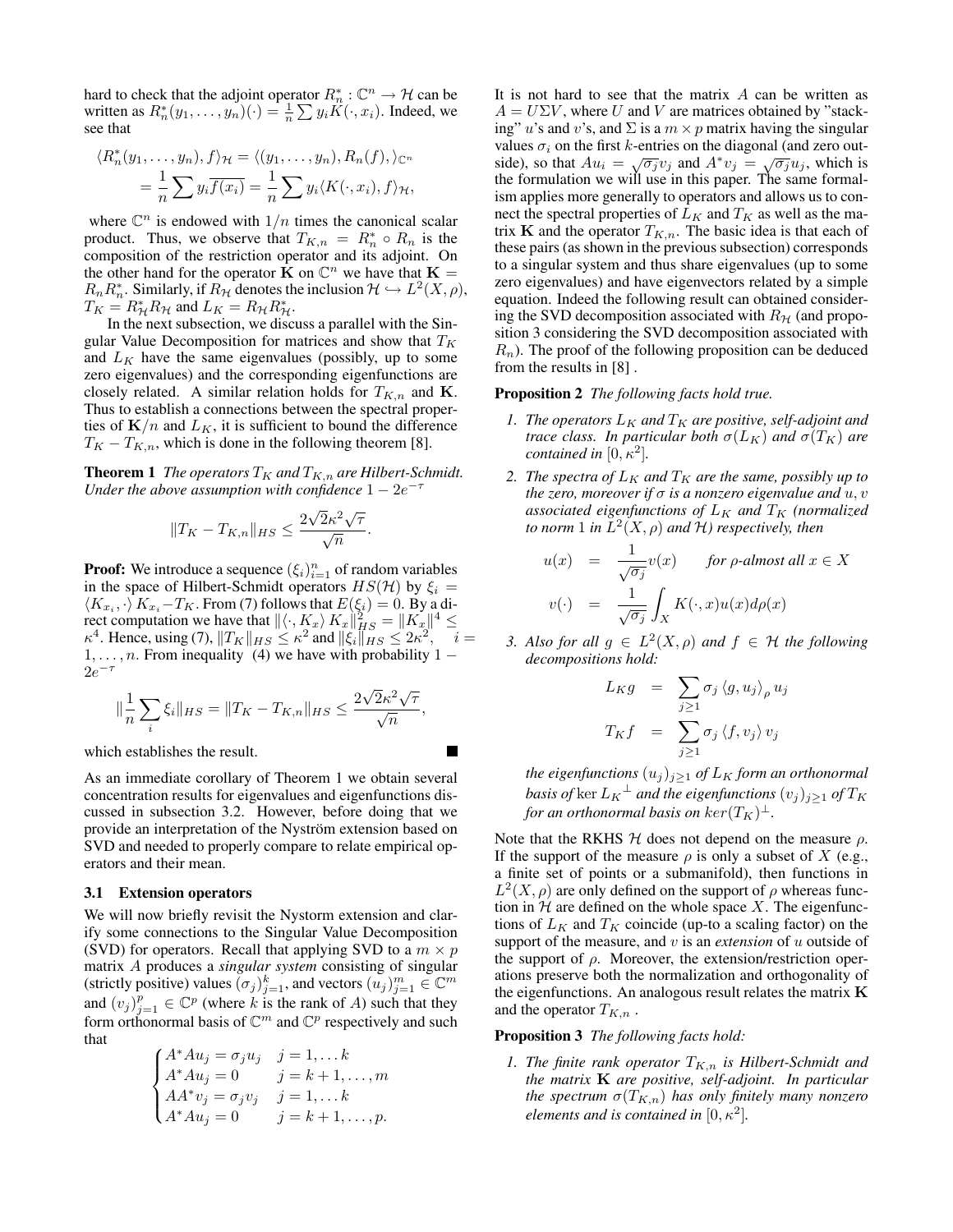*2. The spectra of* **K** *and*  $T_{K,n}$  *are the same up to the zero, that is,*  $\sigma(\mathbf{K}) \setminus \{0\} = \sigma(T_{K,n}) \setminus \{0\}$ *. Moreover, if*  $\hat{\sigma}$ *is a non zero eigenvalue and*  $\hat{u}$ ,  $\hat{v}$  *are the corresponding eigenvector and eigenfunction of*  $K/n$  *and*  $T_{K,n}$  *(normalized to norm* 1 *in* C <sup>n</sup> *and* H*) respectively, then*

$$
\hat{u}^i = \frac{1}{\sqrt{\hat{\sigma}_j}} \hat{v}(x_i)
$$

$$
\hat{v}(\cdot) = \frac{1}{\sqrt{\hat{\sigma}}} \left( \frac{1}{\sqrt{n}} \sum_{i=1}^n K(\cdot, x_i) \hat{u}^i \right)
$$

*3. Also for all*  $w \in \mathbb{C}^n$  *and*  $f \in \mathcal{H}$  *the following decompositions hold:*

$$
\mathbf{K}w = \sum_{j\geq 1} \hat{\sigma}_j \langle w, \hat{u}_j \rangle \hat{u}_j,
$$
  

$$
T_{K,n}f = \sum_{j\geq 1} \hat{\sigma}_j \langle f, \hat{v}_j \rangle_{\mathcal{H}} \hat{v}_j;
$$

*where the sum runs over the nonzero eigenvalues, the*  $f$ amily  $(\hat{u}_j)_{j\geq 1}$  is an orthonormal basis in  $\ker\{\mathbf{K}\}^{\perp}\subset \mathbb{R}$  $(\mathbb{C}^n$  and the family  $(\hat{v}_j)_{j\geq 1}$  of  $T_{K,n}$  form an orthonormal  $\mathit{basis}$  for the space  $\ker(T_{K,n})^\perp \subset \mathcal{H}$ , where

$$
\ker(T_{K,n}) = \{ f \in \mathcal{H} \mid f(x_i) = 0 \,\forall i = 1,\ldots,n \}
$$

Note that when  $K$  is real-valued, the eigenfunctions are real valued (and the eigenvectors real). Since we are now dealing with self-adjoint operators, we can replace complex Hilbert spaces with real Hilbert spaces.

#### 3.2 Bounds on eigenvalues and spectral projections.

To discuss the variation of the eigenvalues, we need to recall the notion of *extended enumeration* of discrete eigenvalues. We adapt the definition of [13], given for arbitrary self-adjoint operators, to the compact operators If A is such an operator, an extended enumeration is a sequence of real numbers where every nonzero eigenvalue of A appears exactly according to its multiplicity and the other values (if any) are zero. An enumeration is an extended numeration where any element of the sequence is an isolated eigenvalue with finite multiplicity. If the sequence is infinite, this last condition is equivalent to the fact that any element is non zero. The following result due to Kato [13] is an extension to infinite dimensional operators of an inequality due to Lidskii for finite rank operator.

Theorem 4 (Kato 1987) *Let* H *be a separable Hilbert space with A, B self-adjoint compact operators. Let*  $(\gamma_i)_{i>1}$ *, be an enumeration of discrete eigenvalues of* B − A*, then there exist extended enumerations*  $(\beta_j)_{j\geq 1}$  *and*  $(\alpha_j)_{j\geq 1}$  *of discrete eigenvalues of* B *and* A *respectively such that,*

$$
\sum_{j\geq 1}\phi(|\beta_j-\alpha_j|)\leq \phi(\sum_{j\geq 1}\gamma_j).
$$

*where*  $\phi$  *is any nonnegative convex function with*  $\phi(0) = 0$ *.* 

If A and B are positive operators and  $\phi$  is an increasing function, it is possible to choose either  $(\beta_j)_{j\geq 1}$  or  $(\alpha_j)_{j\geq 1}$  as the decreasing enumeration, and the other sequence as the decreasing extended enumeration. In particular we have

$$
\left(\sum_{j\geq 1}|\beta_i-\alpha_j|^p\right)^{1/p}\leq \left(\sum_{j\geq 1}|\gamma_j|^p\right)^{1/p}, \quad p\geq 1,
$$

so that

$$
\left(\sum_{j\geq 1}|\beta_j-\alpha_j|^2\right)^{1/2}\leq\|B-A\|_{HS}
$$

and

$$
\sup_{j\geq 1} |\beta_i - \alpha_j| \leq \|B - A\|.
$$

The above results together with Theorem 1 immediately yields the following result.

**Proposition 5** *Let*  $(\sigma_j)_{j\geq 1}$  *be the decreasing enumeration of discrete eigenvalues for*  $T_K$  *and*  $(\hat{\sigma}_j)_{j>1}$  *the extended decreasing enumeration of discrete eigenvalues for*  $T_{K,n}$ *. With*  $confidence 1 - 2e^{-\tau}$ ,

$$
\sup_{j\geq 1} |\sigma_j - \hat{\sigma}_j| \leq ||T_K - T_{K,n}|| \leq \frac{2\sqrt{2}\kappa^2\sqrt{\tau}}{\sqrt{n}},
$$

*and*

$$
\left(\sum_{j\geq 1}(\sigma_j-\hat{\sigma}_j)^2\right)^{1/2}\leq \|T_K-T_{K,n}\|_{HS}\leq \frac{2\sqrt{2}\kappa^2\sqrt{\tau}}{\sqrt{n}}.
$$

The following result can be deduced by Theorem 4 with  $p =$ 1 and Theorem 1, however a direct proof is straightforward.

Proposition 6 *Under the assumption of Proposition 5 with confidence* 1 − 2e −τ

$$
\left|\sum_{j} \sigma_{j} - \sum_{j} \hat{\sigma}_{j}\right| = \left|\operatorname{Tr}(T_{K}) - \operatorname{Tr}(T_{K,n})\right| \leq \frac{2\sqrt{2}\kappa^{2}\sqrt{\tau}}{\sqrt{n}}.
$$

Proof: Note that

$$
\begin{cases}\n\operatorname{Tr}(T_{K,n}) &= \frac{1}{n} \sum_{i=1}^{n} K(x_i, x_i) \\
\operatorname{Tr}(T_K) &= \int_X K(x, x) d\rho(x).\n\end{cases}
$$

Then we can define a sequence  $(\xi_i)_{i=1}^n$  of real-valued random variables by  $\xi_i = K(x_i, x_i) - \text{Tr}(T_K)$ . Clearly  $\mathbb{E}[\xi_i] =$ 0 and  $|\xi_i| \leq 2\kappa^2$ ,  $i = 1, ..., n$  so that Höeffding inequality (3) yields with confidence  $1 - 2e^{-\tau}$ 

$$
\left|\frac{1}{n}\sum_{i}\xi_{i}\right| = |\operatorname{Tr}(T_{K}) - \operatorname{Tr}(T_{K,n})| \leq \frac{2\sqrt{2}\kappa^{2}\sqrt{\tau}}{\sqrt{n}}.
$$

To control the spectral projections associated with one or more eigenvalues we need the following perturbation result whose proof is given in [28] (see also Theorem 15 in Section 4.3). If A is a positive compact operator such that  $\sigma(A)$ is infinite, for an  $N \in \mathbb{N}$ , let  $P_N^A$  be the orthogonal projection on the eigenvectors corresponding to the top  $N$  eigenvalues.

Proposition 7 *Let* A *be a compact positive operator with eigenvalues*  $(\alpha_i)_{i \in I}$ *. Given an integer* N, let  $\delta = \frac{\alpha_N - \alpha_{N+1}}{2}$ *.*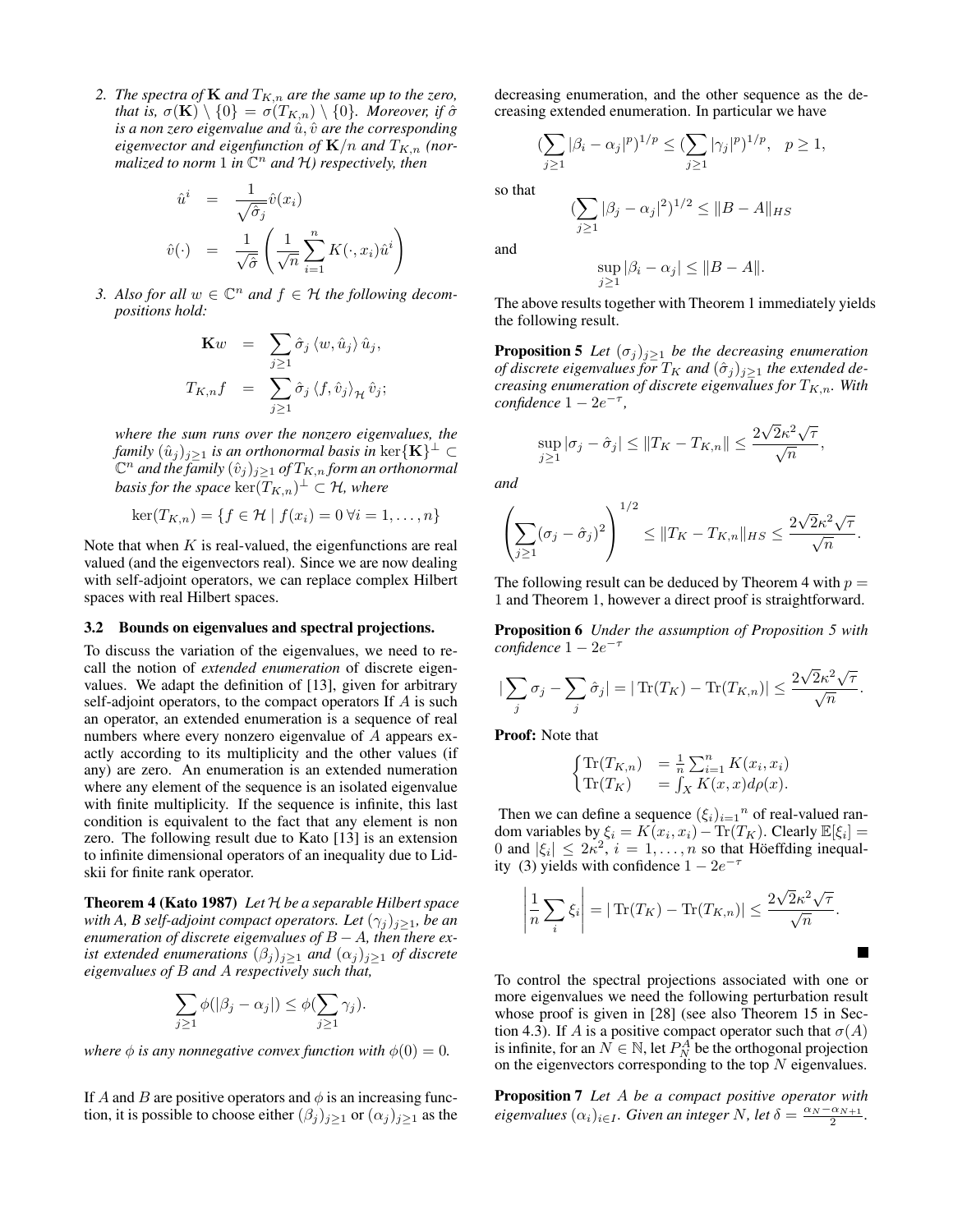*If B is another compact positive operator such that*  $||A - B|| \le$  $\frac{\delta}{2}$ , then

$$
||P_D^B - P_N^A|| \le \frac{||A - B||}{\delta}
$$

*where the integer* D *is such that the dimension of the range of*  $P_D^B$  is equal to the dimension of the range of  $P_N^A$ . If A *and* B *are Hilbert-Schmidt, in the above bound the operator norm can be replaced by the Hilbert-Schmidt norm.*

Note that control of projections associated with simple eigenvalues implies the control one the corresponding eigenvectors, if  $u$  and  $v$  are taken to be normalized and such that  $\langle u, v \rangle > 0$ , then the following inequality holds

$$
||P_u - P_v||_{HS}^2 \ge 2(1 - \langle u, v \rangle) = ||u - v||_H^2.
$$

As a consequence of the above proposition and Theorem 1, we can derive a probabilistic bound on eigen-projections. Assume for the sake of simplicity, that the cardinality of  $\sigma(L_K)$  is infinite.

**Theorem 8** *Let*  $(\sigma_j)_{j>1}$  *be the decreasing enumeration of discrete eigenvalues for*  $T_K$  *and* N *be an integer and*  $g_N =$  $\sigma_N - \sigma_{N+1}$ . Given  $\tau > 0$ , if the number n of examples *satisfies* √

$$
\frac{g_N}{2} > \frac{2\sqrt{2}\kappa^2\sqrt{\tau}}{\sqrt{n}},
$$

*then with probability greater than* 1 − 2*e*<sup>-*τ*</sup>

$$
||P_N - \hat{P}_D||_{HS} \le \frac{2\sqrt{2}\kappa^2\sqrt{\tau}}{g_N\sqrt{n}},
$$

where  $P_N = P_N^{L_K}$ ,  $\hat{P}_D = P_D^{\mathbf{K}}$  and the integer  $D$  is such that *the dimension of the range of*  $P_D$  *is equal to the dimension of the range of*  $P_N$ *.* 

# 4 Asymmetric Graph Laplacian

In this section we will consider the case of the so-called asymmetric normalized graph Laplacian, which is the identity matrix minus the transition matrix for the natural random walk on a graph. In such a random walk, the probability of leaving a vertex along a given edge is proportional to the weight of that edge. As before, we will be interested in a specific class of graphs (matrices) associated with data.

Let  $W : X \times X \rightarrow \mathbb{R}^+$  be a symmetric continuous (weight) function. Note that we will not require  $W$  to be a positive definite kernel, but only a positive function. However, for technical reasons we assume that

$$
0 < c \le W(x, s) \tag{9}
$$

for all  $x, s \in X$ . A set of data points  $\mathbf{x} = (x_1, \dots, x_n) \in X$ defines a weighted undirected graph with the weight matrix W given by  $\mathbf{W}_{ij} = \frac{1}{n}W(x_i, x_j)$ . The (asymmetric) normalized graph Laplacian  $\mathbf{L}_r : \mathbb{C}^n \to \mathbb{C}^n$  is an  $n \times n$  matrix given by

$$
\mathbf{L}_r = \mathbf{I} - \mathbf{D}^{-1} \mathbf{W},
$$

where the *degree* matrix D is diagonal with

$$
\mathbf{D}_{ii} = \frac{1}{n} \sum_{j=1}^{n} W(x_i, x_j).
$$

We consider  $L_r$  as complex matrix in order to have a nice spectral theory.

As before X is a subset of  $\mathbb{R}^d$  endowed with a probability measure  $\rho$  and  $L^2(X, \rho)$  the space of square integrable functions with respect to  $\rho$ .

Let  $L_r: L^2(\hat{X}, \rho) \to L^2(X, \rho)$  be defined by

$$
L_r f(x) = f(x) - \int_X \frac{W(x, s) f(s)}{m(x)} d\rho(s)
$$

where  $m(x) = \int_X W(x, s) d\rho(s)$ , is called the *degree function*. We see that when a set  $x = (x_1, \ldots, x_n) \in X$  is sampled i.i.d. according to  $\rho$ , the matrix  $\mathbf{L}_r$  is an empirical version of the operator  $L_r$ .

We will view  $L_r$  as a perturbation of  $L_r$  due to finite sampling and will extend the approach developed in this paper to relate their spectral properties. Note that the methods in from the previous section are not directly applicable in this setting since W does not have to be a positive definite kernel so there is no RKHS associated with it. Moreover, even if  $W$  is positive definite,  $L_r$  involves division by a function, and may not be a map from the RKHS to itself. To overcome this difficulty in our theoretical analysis, we will rely on an auxiliary RKHS (which eventually will be taken to be an appropriate Sobolev space). Interestingly enough, this space will play no role from the algorithmic point of view, but only enters the theoretical analysis. Let  $m_n(\cdot) = \frac{1}{n} \sum_{i=1}^n W(\cdot, x_i)$  be the empirical counterpart of  $m(\cdot)$ , so that  $m_n(x_i) = \mathbf{D}_{ii}$ 

Assumption 1 (A1) *Assume that* H *is a RKHS with bounded continuous kernel*  $K(x, t)$  *such that, for all*  $x \in X$ *,* 

$$
W(x, \cdot)/m(\cdot) \in \mathcal{H}, W(x, \cdot)/m_n(\cdot) \in \mathcal{H}, W(x, \cdot) \in \mathcal{H}
$$
  
with  $||W(x, \cdot)/m(\cdot)||_{\mathcal{H}} \leq C$ .

The above assumption is satisfied if  $H$  is a Sobolev space (with sufficiently high smoothness degree) and the weight function is also sufficiently smooth (see Assumption A2).

Then, we can consider the following extension operators:  $T_r, T_{r,n}, A_{\mathcal{H}}, A_n : \mathcal{H} \to \mathcal{H}$ 

$$
A_{\mathcal{H}}f = \frac{1}{m(\cdot)} \int_X \langle f, K(x, \cdot) \rangle W(x, \cdot) d\rho(x)
$$
  

$$
T_r f = f - A_{\mathcal{H}}f
$$
 (10)

$$
A_n f = \frac{1}{m_n(\cdot)} \frac{1}{n} \sum_{i=1}^n \langle f, K(x_i, \cdot) \rangle W(x_i, \cdot)
$$
  

$$
T_{r,n} f = f - A_n f
$$
 (11)

It is possible to show that  $L_r$ ,  $T_r$  and  $A_{\mathcal{H}}$  have related eigenvalues and eigenfunctions and that eigenvalues and eigenfunctions (eigenvectors) of  $A_n$  and  $L_r$  are also closely related. In particular we will see in the following that to relate the spectral properties of  $L_r$  and  $\mathbf{L}_r$  it suffices to control the deviation  $A_{H} - A_{n}$ . However, before doing this, we make the above statements precise in the following subsection.

#### 4.1 Extension Operators

In analogy to Section 3.1 we consider the relation between the operators we want to study and their extensions. We define a restriction operator  $R_n$ :  $\mathcal{H} \to \mathbb{C}^n$ ,  $R_n(f)_i = f(x_i) =$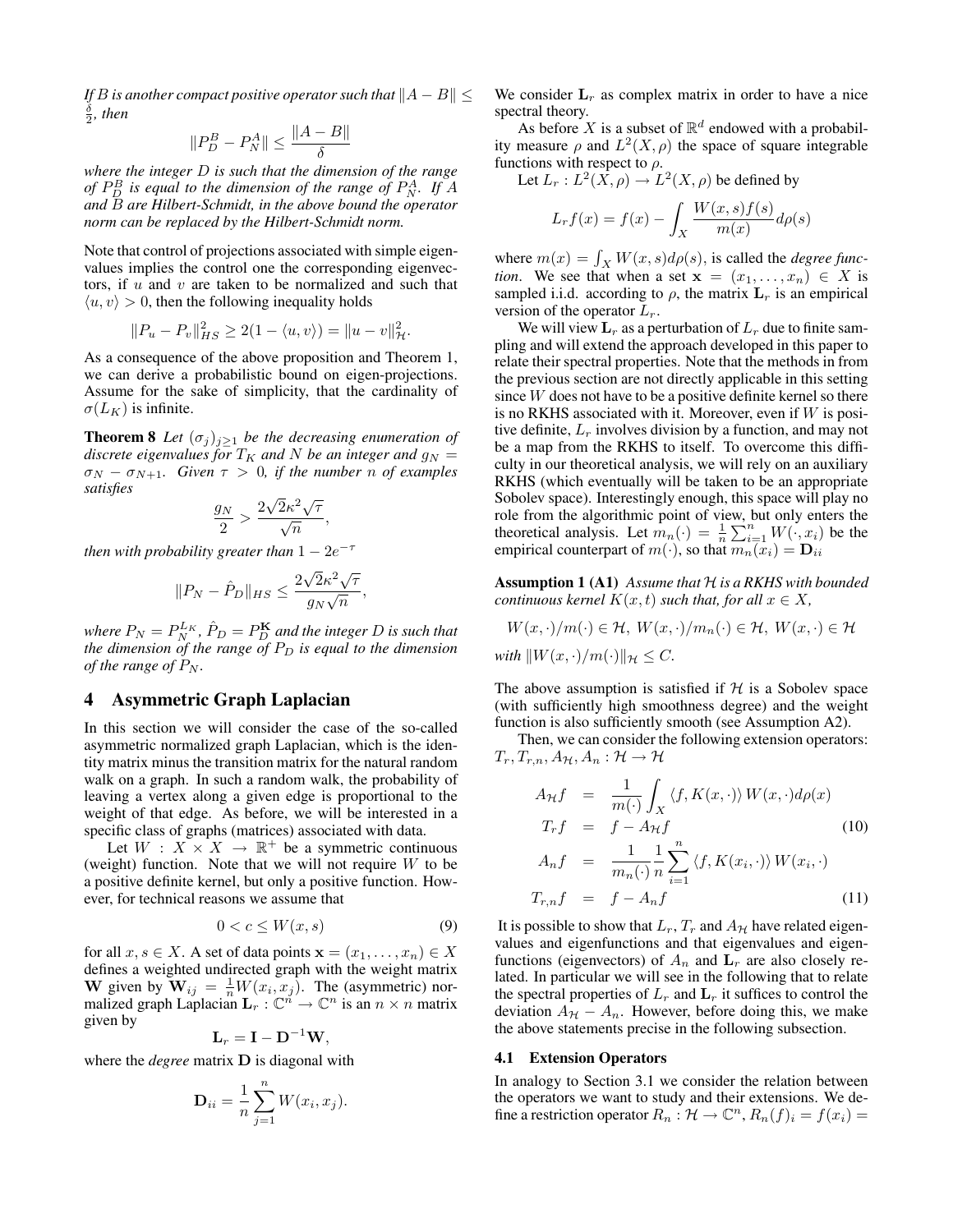$\langle f, K(\cdot, x_i, \cdot) \rangle$  for all  $i = 1, \dots, n$ , and an extension operator  $E_n : \mathbb{C}^n \to \mathcal{H}$  that is now written as  $E_n(y_1, \ldots, y_n)(\cdot) =$  $\frac{1}{n} \sum y_i W(\cdot, x_i) / m_n(\cdot)$ . Clearly the extension operator is no longer the adjoint of  $R_n$  but the connection among the operators  $\mathbf{L}_r$  to  $T_{r,n}$  and  $A_n$  can still be clarified by means of  $R_n$  and  $E_n$ . Indeed it is easy to check that  $A_n = R_n E_n$  and  $D^{-1}W = E_n R_n$ . Similarly the infinite sample restrictions and extension operators can be defined to relate the operators  $L_r$ ,  $A_H$  and  $T_r$ . The next proposition considers such a connection.

### Proposition 9 *The following facts hold true.*

- *1. The operator*  $A_H$  *is Hilbert-Schmidt, the operators*  $L_r$ and  $T_r$  are bounded and have positive eigenvalues.
- 2. The eigenfunctions of  $A_H$  and  $T_r$  are the same and  $\sigma(A_{\mathcal{H}}) = 1 - \sigma(T_r).$
- 3. The spectra of  $L_r$  and  $T_r$  are the same. All the eigen*values are real and the eigenfunctions can be chosen real-valued.* If  $\sigma \neq 1$  *is an eigenvalue and* u, v *associated eigenfunctions of*  $L_r$  *and*  $T_r$  *respectively, then*

$$
u(x) = v(x) \quad \text{for almost all } x \in X
$$
  

$$
v(x) = \frac{1}{1-\sigma} \int_X \frac{W(x,t)}{m(x)} u(t) d\rho(t)
$$

*4. Finally the following decompositions hold*

$$
L_r = \sum_{j\geq 1} \sigma_j P_j + P_0, \qquad (12)
$$

$$
T_r = I - \sum_{j \ge 1} (1 - \sigma_j) Q_j + D, \qquad (13)
$$

*where*  $\{\sigma_i \mid i \geq i\} = \sigma(L_r) \setminus \{1\}$ , the projections  $Q_j$ ,  $P_j$  *are the spectral projections of*  $L_r$  *and*  $T_r$  *associated with the eigenvalue*  $\sigma_i$ ,  $P_0$  *is the spectral projection of*  $L_r$  *associated with the eigenvalue* 1*, and* D *is a quasi-nilpotent operator such that* ker  $D = \text{ker} (I - T_r)$ *and*  $Q_j D = DQ_j = 0$  *for all*  $j \geq 1$ *.* 

The proof of the above result is long and quite technical, see [22]. Note that, with respect to Proposition 3, neither the normalization nor the orthogonality is preserved by the extension/restriction operations. However, one can easily shows that, if  $u_1, \ldots, u_m$  is a linearly independent family of eigenfunctions of  $L_r$  with eigenvalues  $\sigma_1, \ldots, \sigma_m \neq 1$ , then the extension  $v_1, \ldots, v_m$  is a linearly independent family of eigenfunctions of  $T_r$  with eigenvalues  $\sigma_1, \ldots, \sigma_m \neq$ 1. Finally, we stress that in item 4 both series converge in the strong operator topology, however, though  $\sum_{j\geq 1} P_i$  =  $I - P_0$ , it is not true that  $\sum_{j \geq 1} Q_i$  converges to  $I - Q_0$ , where  $Q_0$  is the spectral projection of  $T_r$  associated with the eigenvalue 1. This is the reason why we need to write the decomposition of  $T_r$  as in (13) instead of (12). An analogous result allows us to relate  $\mathbf{L}_r$  to  $T_{r,n}$  and  $A_n$ .

### Proposition 10 *The following facts hold:*

*1. The operator*  $A_n$  *is Hilbert-Schmidt, the matrix*  $L_r$  *and the operator*  $T_{r,n}$  *have non-negative eigenvalues.* 

- 2. The eigenfunctions of  $A_n$  and  $T_{r,n}$  are the same and  $\sigma(A_n) = 1 - \sigma(T_{r,n}).$
- 3. The spectra of  $\mathbf{L}_r$  and  $T_{r,n}$  are the same up to the eigen*value* 1*, moreover if*  $\hat{\sigma} \neq 1$  *is an eigenvalue and the*  $\hat{u}, \hat{v}$ *eigenvector and eigenfunction of*  $\mathbf{L}_r$  *and*  $T_{r,n}$ *, then*

$$
\hat{u}^i = \hat{v}(x_i)
$$
  

$$
\hat{v}(x) = \frac{1}{1-\hat{\sigma}} \sum_{i=1}^n \frac{W(x, x_i)}{m_n(x)} \hat{u}^i
$$

 $where \,\,\hat{u}^i$  is the  $i$ −th component of the eigenvector  $\hat{u}$ *.* 

*4. Finally the following decompositions hold*

$$
\mathbf{L}_r = \sum_{j=1}^m \hat{\sigma}_j \hat{P}_j + \hat{P}_0,
$$
  

$$
T_{r,n} = \sum_{j=1}^m \hat{\sigma}_j \hat{Q}_j + \hat{Q}_0 + \hat{D},
$$

*where*  $\{\hat{\sigma}_1, \dots \hat{\sigma}_m\} = \sigma(L_r) \setminus \{1\}$ *, the projections*  $Q_j$ *,*  $P_j$ *are the spectral projections of*  $L_r$  *and*  $T_{r,n}$  *associated* with the eigenvalue  $\sigma_j$ ,  $\hat{P}_0$  and  $\hat{Q}_0$  are the spectral pro*jections of*  $\mathbf{L}_r$  *and*  $T_{r,n}$  *associated with the eigenvalue* 1, and  $\ddot{D}$  *is a quasi-nilpotent operator such that* ker  $\ddot{D}$  =  $\ker \, (I - T_{r,n})$  and  $\tilde{Q}_j \hat{D} = \hat{D} \hat{Q}_j = 0$  for all  $j = 0$  $1, \ldots, m$ .

The last decomposition is parallel to the Jordan canonical form for (non-symmetric) matrices. Notice that, since the sum is finite,  $\sum_{j=1}^{m} \hat{Q}_j + \hat{Q}_0 = I$ .

### 4.2 Graph Laplacian Convergence for Smooth Weight Functions

To estimate the deviation of  $T_r$  to  $T_{r,n}$  we assume the space  $H$  to be a Sobolev space. We briefly recall some basic definitions as well some connection between Sobolev spaces and RKHS. For the sake of simplicity,  $X$  can be assumed to be a bounded open subset of  $\mathbb{R}^d$  or a compact smooth manifold and  $\rho$  a probability measure with density (with respect to the uniform measure) bounded away from zero. Recall that for  $\alpha = (\alpha_1, \dots, \alpha_d) \in \mathbb{N}^d$  and  $|\alpha| = \alpha_1 + \dots + \alpha_d$ , we denote with  $D^{\alpha} f$  the (weak) derivative of f on X. For any  $s \in \mathbb{N}$ , the Sobolev space  $\mathcal{H}^s$  is defined as the space of square integrable functions having weak derivatives on X for all  $|\alpha| = s$  and such that

$$
||f||_s := ||f||_X + \sum_{|\alpha|=s} ||(D^{\alpha}f)(x)||_X < \infty,
$$

where  $||f||_X^2 = \int_X |f(x)|^2 dx$  with dx being the Lebesgue measure (the above definition of  $\mathcal{H}^s$  can be generalized to allow  $s \in ]0, +\infty[$ .

The Sobolev Embedding theorem ensures<sup>2</sup> that, for  $s >$  $d/2$  the inclusion  $\mathcal{H}^s \hookrightarrow \mathcal{C}(X)$  is well defined and bounded or in other words we have

$$
||f||_{\infty} \le C_1 ||f||_s.
$$
 (14)

<sup>&</sup>lt;sup>2</sup>Under mild conditions on the boundary of X for the case of domain in  $\mathbb{R}^d$ .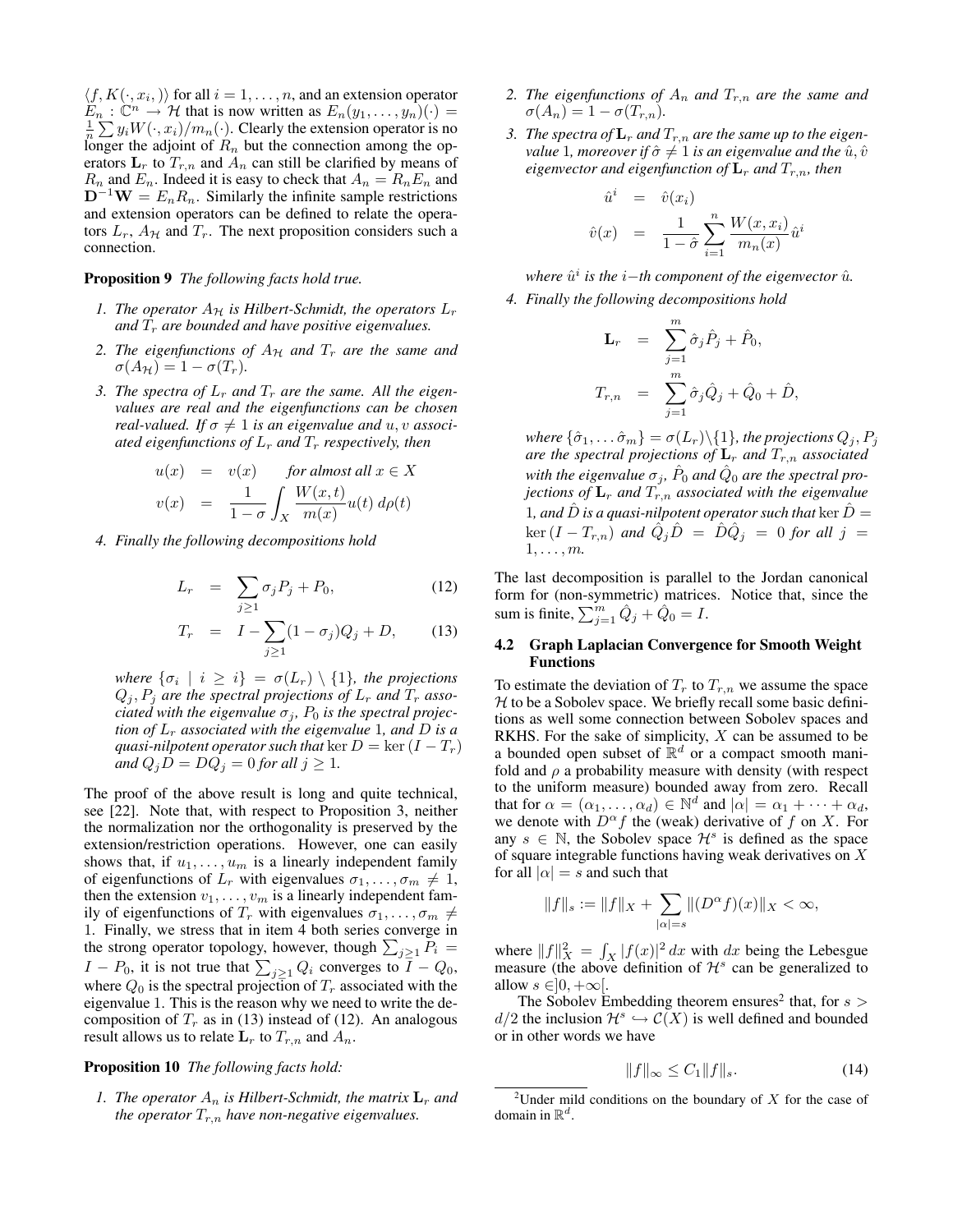Then  $\mathcal{H}^s$  is a RKHS with reproducing kernel  $K^s(x, y)$ , so that  $f(x) = \langle f, K_x^s \rangle_s$  where  $K_x^s := K^s(x, \cdot)$ . Moreover we also have

$$
\sup_{x \in X} \|K_x^s\|_s = C_1 < \infty. \tag{15}
$$

In the following we will need the following result from [7].

**Lemma 11** Let  $g \in C^{s}(X)$ , where all derivatives are bounded *up to order s. The multiplication operator*  $M<sub>g</sub>$  :  $\mathcal{H}^s \to \mathcal{H}^s$ *defined by*  $M_q f(x) = g(x) f(x)$  *is a well defined bounded operator with norm*

$$
||M_g|| \le a||g||_{s'} < \infty,
$$
\n(16)

*for some positive constant* a *and*  $s' > s + d/2$ *.* 

In view of the relation between  $L_r$ ,  $T_r$  and  $A_{H}$  (and their empirical counterparts) to relate the spectral properties of  $L_r$ and  $\mathbf{L}_r$  it suffices to control the deviation  $A_{\mathcal{H}} - A_n$ . Towards this end we make the following assumption.

**Assumption 2 (A2)** Let  $\mathcal{H}_{s'}$ ,  $\mathcal{H}_s$  be Sobolev spaces such that  $s' > s + d/2$ . We assume that  $\sup_{x \in X} ||W_x||_{s'} \leq C_2$ .

The above assumption quantifies the regularity on the weight function needed for Assumption A1 to hold true. The following theorem establishes the desired result.

Theorem 12 *If assumption* A2 *holds, then for some positive constant* C *with confidence* 1 − 2e <sup>−</sup><sup>τ</sup> *we have*

$$
||A_{\mathcal{H}} - A_n||_{HS} \leq C \frac{\sqrt{\tau}}{\sqrt{n}}
$$

To prove Theorem 12 we need the following preliminary estimates.

**Proposition 13** *The operators*  $T_W, T_{W,n} : H_s \rightarrow H_s$  *defined by*

$$
T_W = \int_X \langle \cdot, K^s(x, \cdot) \rangle_s W(x, \cdot) d\rho(x),
$$
  
\n
$$
T_{W,n} = \frac{1}{n} \sum_{i=1}^n \langle \cdot, K^s(x_i, \cdot) \rangle_s W(x_i, \cdot),
$$

*are Hilbert Schmidt and with confidence* 1 − 2*e*<sup>-τ</sup>

$$
||T_W - T_{W,n}||_{HS} \le \frac{2\sqrt{2}C_1C_2\sqrt{2\tau}}{\sqrt{n}}.
$$

**Proof:** Note that  $\left\| \left\langle \cdot, K_{x_i}^s \right\rangle_s W_{x_i} \right\|_{HS} = \left\| K_{x_i}^s \right\| \left\| W_{x_i} \right\|_s \le$  $C_1C_2$  so that  $T_{W,n}, T_W$  are Hilbert Schmidt. The random variables  $(\xi_i)_{i=1}^n$  defined by  $\xi_i = \langle \cdot, K_{x_i}^s \rangle_s W_{x_i} - T_W$  are zero mean and bounded by  $2C_1C_2$ . Applying (4) we have with confidence  $1 - 2e^{-\tau}$ 

$$
||T_W - T_{W,n}||_{HS} \le \frac{2\sqrt{2}C_1C_2\sqrt{\tau}}{\sqrt{n}}.
$$
 (17)

We then consider multiplication operators defined by the degree functions.

**Proposition 14** Let M,  $M_n : \mathcal{H}^s \to \mathcal{H}^s$  be defined by  $Mf(x) =$  $m(x)f(x)$  and  $M_nf(x) = m_n(x)f(x)$ . Then  $M, M_n$  are *linear operators bounded by*  $C_2$  *and with confidence* 1 −  $2e^{-\tau}$ √

$$
||M - M_n|| \le \frac{2C_2 a \sqrt{2\tau}}{\sqrt{n}}.
$$

*where is a positive constant.*

**Proof:** It follows from (16) that under assumption A2,  $M$ ,  $M_n$ are well defined operators whose norm is bounded by  $2aC_2$ (we assume  $a$  is the same for the sake of simplicity).

The random variables  $(\xi_i)_{i=1}^n$ , defined by  $\xi_i = W_{x_i} - m$  are zero mean and bounded by  $2C_2a$ . Applying (4) we have with high probability

$$
||m - m_n||_{s'} \le \frac{2aC_2\sqrt{2\tau}}{\sqrt{n}}.
$$

It follows from (16) that

$$
||M - M_n|| \le \frac{2aC_2\sqrt{2\tau}}{\sqrt{n}}.
$$
 (18)

Finally, we can combine the above two propositions to get the proof of Theorem 12.

Proof: [Proof of Theorem 12] From (16) and assumption A2, the multiplication operators  $M^{-1}$ ,  $M_n^{-1}$  :  $\mathcal{H}^s \to \mathcal{H}^s$  defined by  $M^{-1}\hat{f}(x) = m(x)^{-1}f(x)$  and  $M_n^{-1}f(x) = m_n^{-1}(x)f(x)$ are linear operators bounded by  $C_3, C_4$  respectively. Then  $A_{\mathcal{H}} = M^{-1}T_W$  and  $A_n = M_n^{-1}T_{W,n}$  so that we can consider the following decomposition

$$
A_{\mathcal{H}} - A_n = M_n^{-1} T_{W,n} - M^{-1} T_W
$$
\n
$$
= (M_n^{-1} - M^{-1}) T_W + M_n^{-1} (T_{W,n} - T_W)
$$
\n
$$
= M_n^{-1} (M - M_n) M^{-1} T_W + M_n^{-1} (T_{K,n} - T_W).
$$
\n(19)

Recalling (1), we consider the Hilbert-Schmidt norm of the above expression. From (16), (9) and Assumption A2 one has  $||M^{-1}|| \le a||m^{-1}||_{s'} \le C_3$ , and  $||M^{-1}_n|| \le a||m^{-1}_n||_{s'} \le$  $C_4$ , where the constants  $C_3, C_4$  depend only on  $a, C_2, c$ . Using the Propositions 13, 14, and (15) we see that there is a constant  $C$ , such that

$$
||M_n^{-1}T_{W,n} - M^{-1}T_W||_{HS} \le C\frac{\sqrt{\tau}}{\sqrt{n}}.
$$

In the next section we discuss the implications of the above result in terms of concentration of eigenvalues and spectral projections.

#### 4.3 Bounds on eigenvalues and spectral projections

Since the operators are no longer self-adjoint the perturbation results in section 3.2 cannot be used. The following theorem is an adaptation of results in [1].

Theorem 15 *Let* A *be a compact operator. Given a finite set* Λ *of non-zero eigenvalues of* A*, let* Γ *be any simple rectifiable closed curve (having positive direction) with* Λ *inside*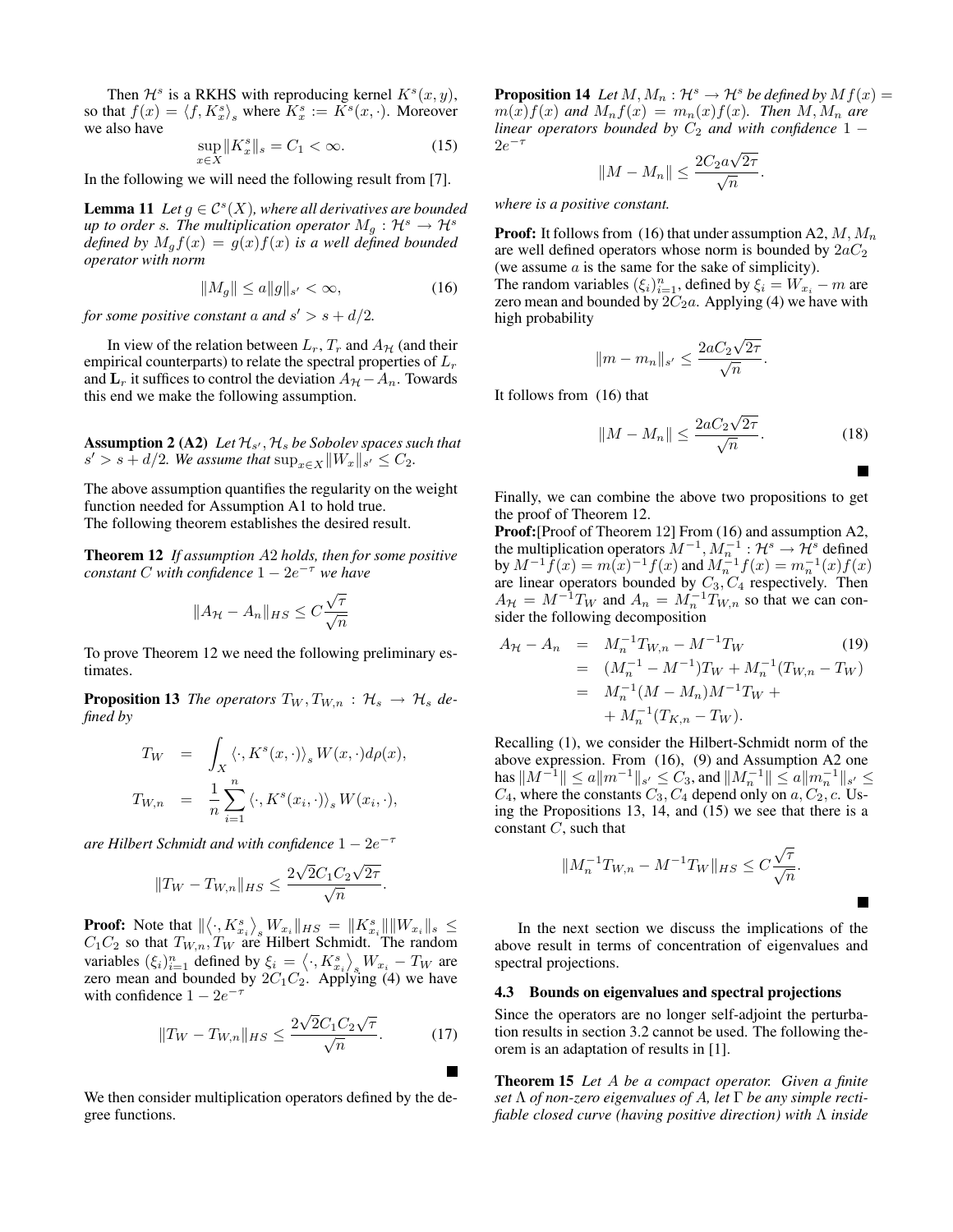and  $\sigma(A) \setminus \Lambda$  *outside. Let* P *be the spectral projection associated with* Λ*, that is,*

$$
P = \frac{1}{2\pi i} \int_{\Gamma} (\lambda - A)^{-1} d\lambda,
$$

*and define*

$$
\delta^{-1} = \sup_{\lambda \in \Gamma} ||(\lambda - A)^{-1}||.
$$

*Let* B *be another compact operator such that*

$$
||B - A|| \le \frac{\delta^2}{\delta + \ell(\Gamma)/2\pi} < \delta,
$$

*then the following facts hold true.*

- *1. The curve* Γ *is a subset of the resolvent of* B *enclosing a finite set*  $\widehat{\Lambda}$  *of non-zero eigenvalues of* B;
- 2. Denoting by  $\widehat{P}$  the spectral projection of B associated *with*  $\widehat{\Lambda}$ *, then*

$$
\|\widehat{P} - P\| \le \frac{\ell(\Gamma)}{2\pi\delta} \frac{\|B - A\|}{\delta - \|B - A\|};
$$

*3. The dimension of the range of* P *is equal to the dimension of the range of* Pˆ*.*

*Moreover, if* B − A *is a Hilbert-Schmidt operator, then*

$$
\|\widehat{P} - P\|_{HS} \le \frac{\ell(\Gamma)}{2\pi\delta} \frac{\|B - A\|_{HS}}{\delta - \|B - A\|}.
$$

See  $[22]$  for the proof. We note that, if A is self-adjoint, then spectral theorem ensures that  $\delta = \min_{\lambda \in \Gamma, \sigma \in \Lambda} |\lambda - \sigma|$ . The above theorem together with the results obtained in the previous section allows to derive several results.

**Proposition 16** Let  $\sigma$  be an eigenvalue of  $L_r$ ,  $\sigma \neq 1$ , with *multiplicity* m. For any  $\varepsilon > 0$  and  $\tau > 0$ , there exists an *integer*  $n_0$  *and a positive constant* R *such that, if the number of examples is greater than*  $n_0$ *, with probability greater than*  $1 - 2e^{-\tau},$ 

*1. there are*  $\hat{\sigma}_1, \ldots, \hat{\sigma}_m$  *(possibly repeated) eigenvalues of the matrix*  $L_r$  *satisfying* 

$$
|\hat{\sigma}_i - \sigma| \leq \varepsilon \quad \text{for all } i = 1, \dots, m.
$$

2. *for any normalized eigenvector*  $\hat{u} \in \mathbb{C}^n$  *of*  $\mathbf{L}_r$  *with*  $eigenvalue$   $\hat{\sigma}_i$  for some  $i = 1, \ldots, m$ , there exists an  $eigenfunction \ u \in \mathcal{H}^s \subset L^2(X, \rho) \text{ of } L_r \text{ with eigen-}$ *value* σ*, satisfying*

$$
||E_n(\hat{u}) - u||_s \le R \frac{\sqrt{\tau}}{\sqrt{n}},
$$
  
where  $E_n(\hat{u})(x) = \frac{1}{1 - \hat{\sigma}_i} \frac{1}{m_n(x)} \frac{1}{n} \sum_{j=1}^n W(x, x_j) \hat{u}^j$ 

*.*

**Proof:** We apply Theorem 15 with  $A = A_H$ ,  $B = A_n$  and  $\Gamma = {\lambda \in \mathbb{C} \mid |\lambda - (1 - \sigma)| = \varepsilon}.$  Since  $A_{\mathcal{H}}$  is compact and assuming  $\varepsilon$  small enough, we have that  $\Lambda = \{1 - \sigma\}$ . Let  $n_0 \in \mathbb{N}$  such that

$$
\frac{C\sqrt{\tau}}{\sqrt{n_0}} \le \frac{\delta^2}{\delta + \ell(\Gamma)/2\pi} \quad \text{with} \quad \delta^{-1} = \sup_{\lambda \in \Gamma} \lVert (\lambda - A_{\mathcal{H}})^{-1} \rVert.
$$

By Theorem 12, with probability greater than  $1 - 2e^{-\tau}$ , for all  $n \geq n_0$ 

$$
||A_n - A_{\mathcal{H}}|| \le ||A_n - A_{\mathcal{H}}||_{HS} \le \frac{C\sqrt{\tau}}{\sqrt{n}} \le \frac{\delta^2}{\delta + \ell(\Gamma)/2\pi}.
$$

Item 1 of Theorem 15 with Proposition 10 ensures that  $\hat{\Lambda} =$  ${1 - \hat{\sigma}_1, \ldots, 1 - \hat{\sigma}_m}$ , so that  $|\hat{\sigma}_i - \sigma| < \varepsilon$  for all  $i =$  $1, \ldots, m$ . Let now  $\hat{u} \in \mathbb{C}^n$  be a normalized vector such that  $\mathbf{L}_r \hat{u} = \hat{\sigma}_i \hat{u}$  for some  $i = 1, \dots, m$ . Then from Proposition 10,  $\hat{v} = E_n(\hat{u})$  is an eigenfunction of  $A_n$  with eigenvalue  $1-\hat{\sigma}$ , so that  $\hat{Q}\hat{v} = \hat{v}$  where  $\hat{Q}$  is the spectral projection of  $A_n$  associated with  $\hat{\Lambda}$ . Let Q be the spectral projection of  $A_{\mathcal{H}}$  associated with  $1 - \sigma$  and define  $u = Q\hat{v} \in \mathcal{H}^s$ . By definition of Q,  $Au = (1 - \sigma)u$ . Since  $\mathcal{H}^s \subset L^2(X, \rho)$ , Proposition 9 ensures that  $L_r u = \sigma u$ . Item 2 of Theorem 15 gives that

$$
\|\hat{v} - u\|_{s} = \|\hat{Q}\hat{v} - Q\hat{v}\|_{s}
$$
  
\n
$$
\leq \|\hat{Q} - Q\| \|E_{n}(\hat{u})\| \leq \|E_{n}\| \frac{\ell(\Gamma)}{2\pi\delta} \frac{\|A_{n} - A_{\mathcal{H}}\|}{\delta - \|A_{n} - A_{\mathcal{H}}\|}
$$
  
\n
$$
\leq C_{2}C_{4} \frac{\delta + \ell(\Gamma)/2\pi}{\delta^{2}} \|A_{n} - A_{\mathcal{H}}\| \leq R \frac{\tau}{\sqrt{n}},
$$

where  $R = C_2 C_4 \frac{\delta + \ell(\Gamma)/2\pi}{\delta^2}$  $\frac{(\frac{1}{2})/2\pi}{\delta^2}C$ , C is the constant given in Theorem 12, the constants  $C_2$ ,  $C_4$  are given in Assumption 2, and we use that  $||A_n - A_{\mathcal{H}}|| \leq \frac{\delta^2}{\delta + \ell(\Gamma)}$  $\frac{\delta^2}{\delta + \ell(\Gamma)/2\pi}.$ 

We note that by inspecting the above proof, if  $A_{\mathcal{H}}$  is selfadjoint, then  $n_0 \geq \frac{C^2 \tau}{\varepsilon^2}$  provided that  $\varepsilon < \min_{\sigma' \in \sigma(L_r), \sigma' \neq \sigma} |\sigma' \sigma$ . Next we consider convergence of the spectral projections of  $A_{H}$  and  $A_{n}$  associated with the first N-eigenvalues. For sake of simplicity, we assume that the cardinality of  $\sigma(A_{\mathcal{H}})$ is infinite.

**Proposition 17** *Consider the first*  $N$  *eigenvalues of*  $A_{\mathcal{H}}$ *. There exist an integer*  $n_0$  *and a constant*  $\ddot{R} > 0$ *, depending on* N and  $\sigma(A_{\mathcal{H}})$ , such that, with confidence  $1-2e^{-\tau}$  and for any  $n \geq n_0$ √

$$
||P_N - \hat{P}_D||_{HS} \le \frac{\hat{R}\sqrt{\tau}}{\sqrt{n}},
$$

*where*  $P_N$ ,  $\hat{P}_D$  *are the eigenprojections corresponding to the first* N eigenvalues of  $A_H$  and D eigenvalues of  $A_n$ , and D is *such that the sum of the multiplicity of the first* D *eigenvalues of*  $A_n$  *is equal to the sum of the multiplicity of the first* N *eigenvalues of*  $A_H$ *.* 

Proof: The proof is close to the one of previous proposition. We apply Theorem 15 with  $A = A_H$ ,  $B = A_n$  and the curve Γ equal to the boundary of the rectangle

$$
\{\lambda \in \mathbb{C} \mid \frac{\alpha_N + \alpha_{N+1}}{2} \leq \Re e(\lambda) \leq ||A|| + 2, \ |\Im m(\lambda)| \leq 1\},\
$$

where  $\alpha_N$  is the N-largest eigenvalue of  $A_{\mathcal{H}}$  and  $\alpha_{N+1}$  the  $N + 1$ -largest eigenvalue of  $A_{\mathcal{H}}$ . Clearly  $\Gamma$  encloses the first N largest eigenvalues of  $A_{H}$ , but no other points of  $\sigma(A)$ . Define  $\delta^{-1} = \sup_{\lambda \in \Gamma} ||(\lambda - A_{\mathcal{H}})^{-1}||$  and  $n_0 \in \mathbb{N}$  such that

$$
\frac{C\sqrt{\tau}}{\sqrt{n}_0}\leq \frac{\delta^2}{\delta+\ell(\Gamma)/2\pi}\qquad\text{and}\qquad \frac{C\sqrt{\tau}}{\sqrt{n}_0}<1.
$$